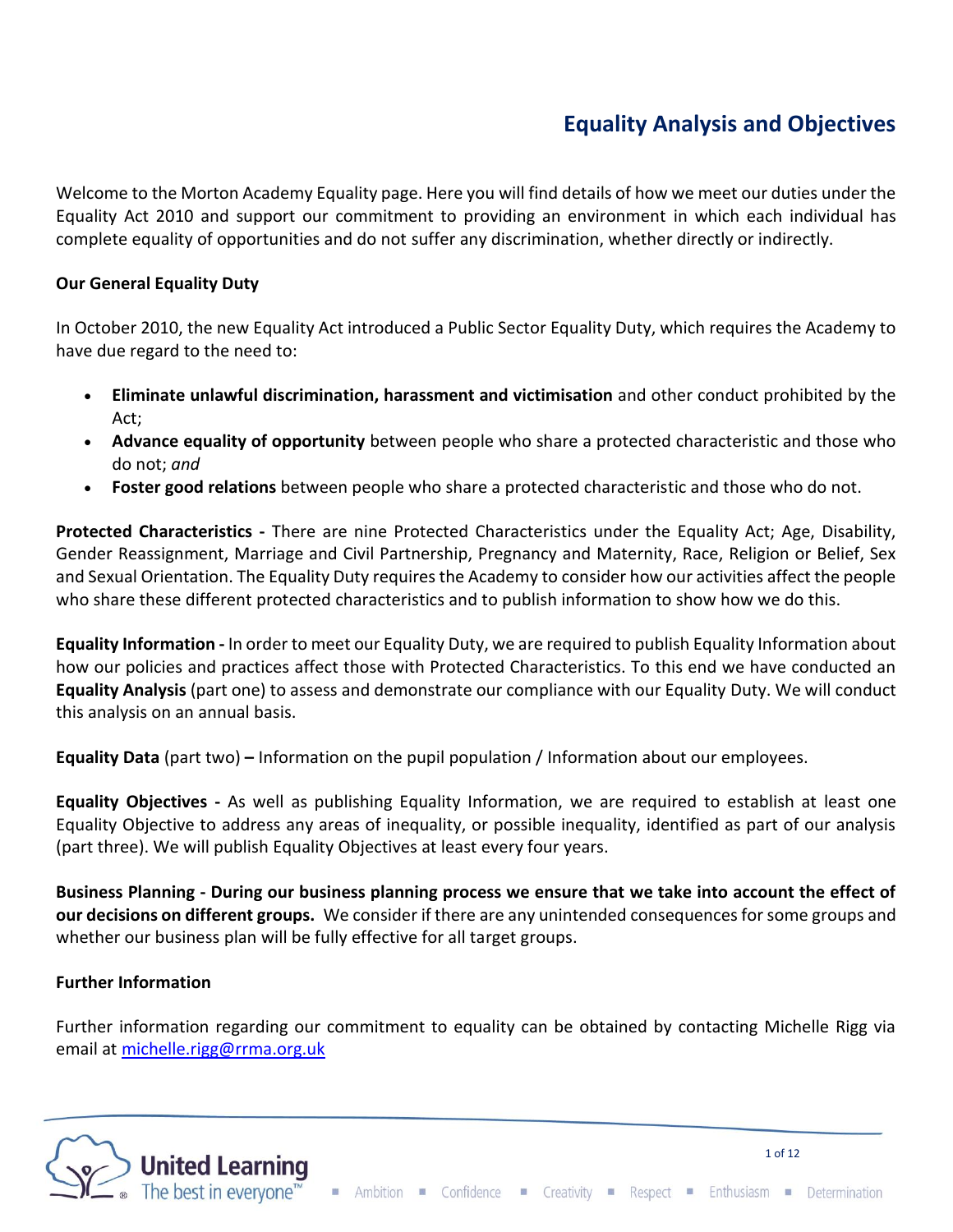

# Richard McGuire

# **Executive Principal Executive Principal Executive Principal Equality Analysis Report 2021/22**<br>Richard McGuire **Executive Students**

| <b>Ethnicity</b>                     |                | <b>Age</b>    |     | <b>Gender</b> |     |
|--------------------------------------|----------------|---------------|-----|---------------|-----|
| White $-$ English                    | 478            | Age 11        | 141 | Female        | 411 |
| White - British                      | 182            | Age 12        | 192 | Male          | 460 |
| <b>Other White British</b>           | 153            | Age 13        | 182 | <b>Total</b>  | 871 |
| Any Other White Background           | 9              | Age 14        | 153 |               |     |
| White European                       | 9              | Age 15        | 170 |               |     |
| Information not yet obtained         | 8              | <b>Age 16</b> | 33  |               |     |
| White and any other Asian Background | 6              | <b>Total</b>  | 871 |               |     |
| White Other                          | 3              |               |     |               |     |
| White Eastern European               | 3              |               |     |               |     |
| Turkish                              | 3              |               |     |               |     |
| White - Irish                        | $\overline{2}$ |               |     |               |     |
| White Western European               | $\overline{2}$ |               |     |               |     |
| Any Other Mixed Background           | 1              |               |     |               |     |
| Refused                              | 1              |               |     |               |     |
| Other Pakistani                      | 1              |               |     |               |     |
| White and any other Ethnic Group     | 1              |               |     |               |     |
| White and Asian                      | 1              |               |     |               |     |
| White and Black African              | 1              |               |     |               |     |
| White and Black Caribbean            | 1              |               |     |               |     |
| Other Gypsy/Roma                     | 1              |               |     |               |     |
| Back - African                       | 1              |               |     |               |     |
| Asian and any other Ethnic Group     | 1              |               |     |               |     |
| Any other Background                 | 1              |               |     |               |     |
| <b>TOTAL</b>                         | 871            |               |     |               |     |

| <b>Age</b>   |     |
|--------------|-----|
| Age 11       | 141 |
| Age 12       | 192 |
| Age 13       | 182 |
| Age 14       | 153 |
| Age 15       | 170 |
| Age 16       | 33  |
| <b>Total</b> | 871 |

| <b>Gender</b> |     |  |
|---------------|-----|--|
| Female        | 411 |  |
| Male          | 460 |  |
| Total         | 871 |  |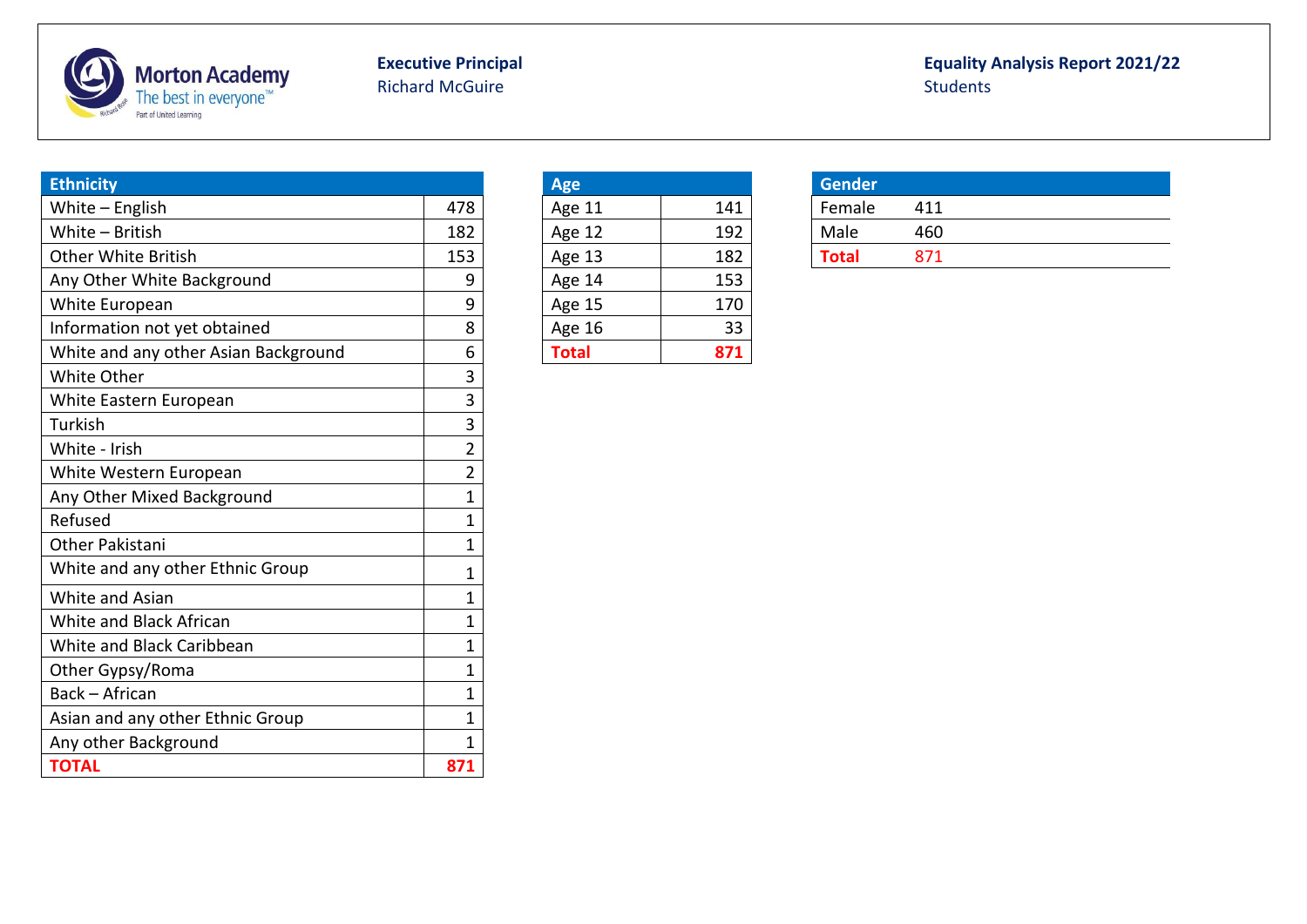| Anxiety                                    | 5              | Yes | 1 | Anglican/Church of England | 7              |
|--------------------------------------------|----------------|-----|---|----------------------------|----------------|
| Arnold-Chiari Malformation                 |                |     |   | <b>Buddhist</b>            | $\mathbf{1}$   |
| Arthritis                                  | $\overline{2}$ |     |   | Christian                  | 336            |
| Asperger Syndrome                          | 3              |     |   | Free Church                | 3              |
| <b>ADHD</b>                                | 14             |     |   | Muslim                     | 6              |
| Autism/Autistic Spectrum                   | 6              |     |   | No Religion                | 359            |
| <b>Bilateral Severes Disease</b>           |                |     |   | Other Religion             | 23             |
| Bone Marrow Odema & Join Effusion          |                |     |   | Protestant                 | 2              |
| Cerebral Palsy                             |                |     |   | <b>Refused Information</b> | 7              |
| Deaf                                       | 2              |     |   | Roman Catholic             | $\overline{2}$ |
| Dyslexia                                   | 6              |     |   |                            |                |
| Dyspraxia                                  | $\overline{2}$ |     |   |                            |                |
| Ehlers-Danlos Syndrome (EDS)/Hypermobility | 14             |     |   |                            |                |
| Epilepsy                                   | $\overline{2}$ |     |   |                            |                |
| <b>Heart Conditions</b>                    | $\overline{2}$ |     |   |                            |                |
| <b>Kidney Problems</b>                     | 2              |     |   |                            |                |
| Multiple Endocrine Neoplasia Type 1        |                |     |   |                            |                |
| <b>Oppositional Defiant Disorder</b>       | $\overline{2}$ |     |   |                            |                |
| Right Hemiplegia                           | $\overline{2}$ |     |   |                            |                |
| Scheuermann's Disease                      |                |     |   |                            |                |
| <b>Scoliosis</b>                           | $\overline{2}$ |     |   |                            |                |
| <b>Sensory Processing Disorders (SPD)</b>  |                |     |   |                            |                |
| Sever's Disease (Calcaneal Apophysitis)    |                |     |   |                            |                |
| <b>Trimethoprim Allergy</b>                |                |     |   |                            |                |

# **Disability Pregnancy/Maternity Religion**

| Anglican/Church of England |                |
|----------------------------|----------------|
| <b>Buddhist</b>            | 1              |
| Christian                  | 336            |
| Free Church                | 3              |
| Muslim                     | 6              |
| No Religion                | 359            |
| Other Religion             | 23             |
| Protestant                 | $\mathfrak{p}$ |
| <b>Refused Information</b> |                |
| Roman Catholic             |                |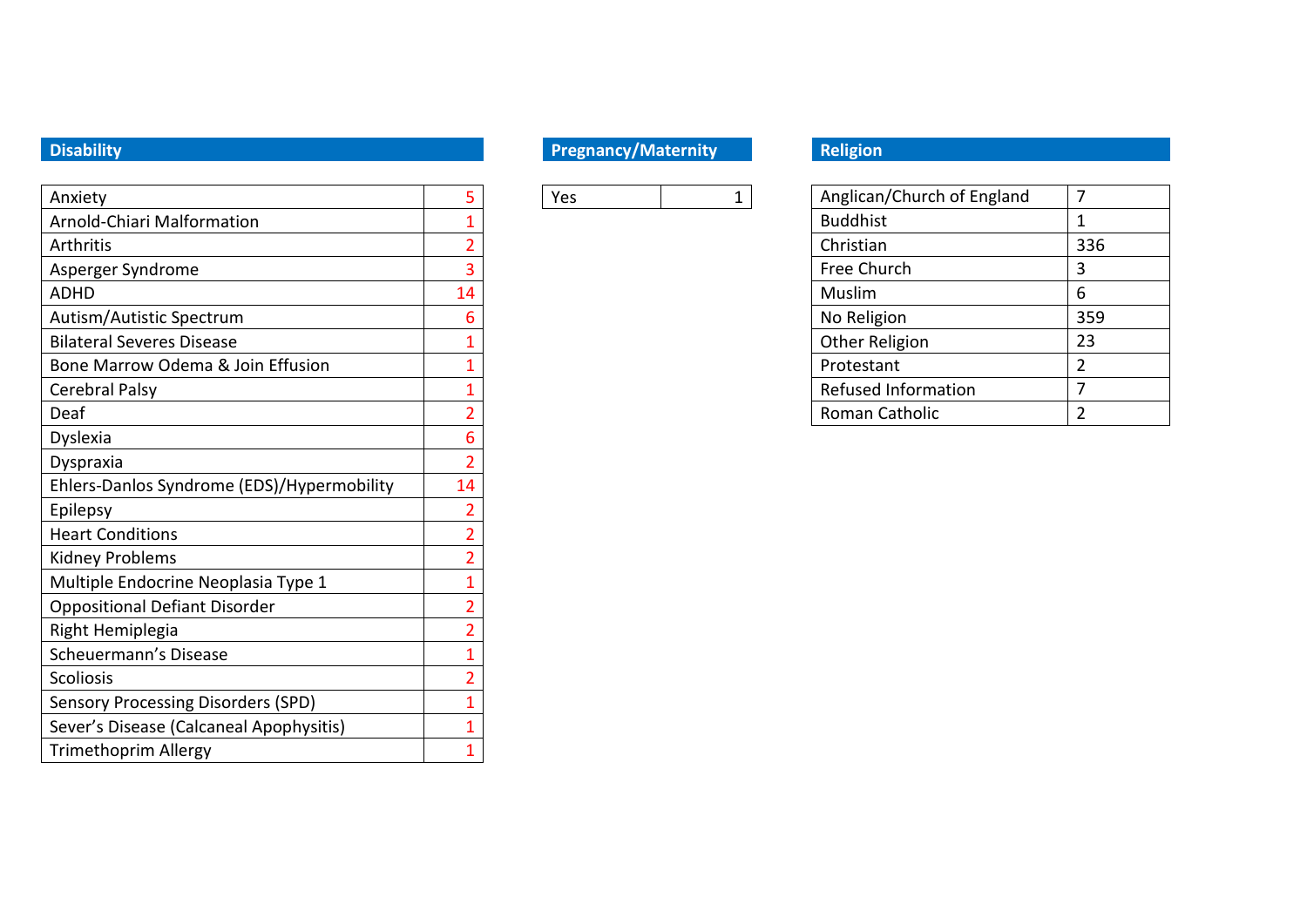#### **PART ONE – Equality Analysis Key**

RED **High Priority**

To highlight in red you will have found minimal evidence to demonstrate compliance with the Equality Duty for any particular characteristic. You will need to agree objectives as to how your Academy can achieve compliance.

### AMBER **Medium Priority**

To highlight in amber you will have found some evidence to demonstrate compliance and these areas may form part of your objectives.

#### GREEN **Low Priority**

To highlight in green, you will have found plenty of evidence to demonstrate compliance and it is unlikely that these areas will form part of your action plan. Actions should be detailed in the final column. These actions will form part of your objectives.

#### **PART TWO – Equality Objectives**

Please review any sections you have highlighted in part one as high priority (coloured in RED) and formulate these actions into and insert a deadline by which these will be achieved. Ensure the objectives are regularly reviewed and updated once achieved.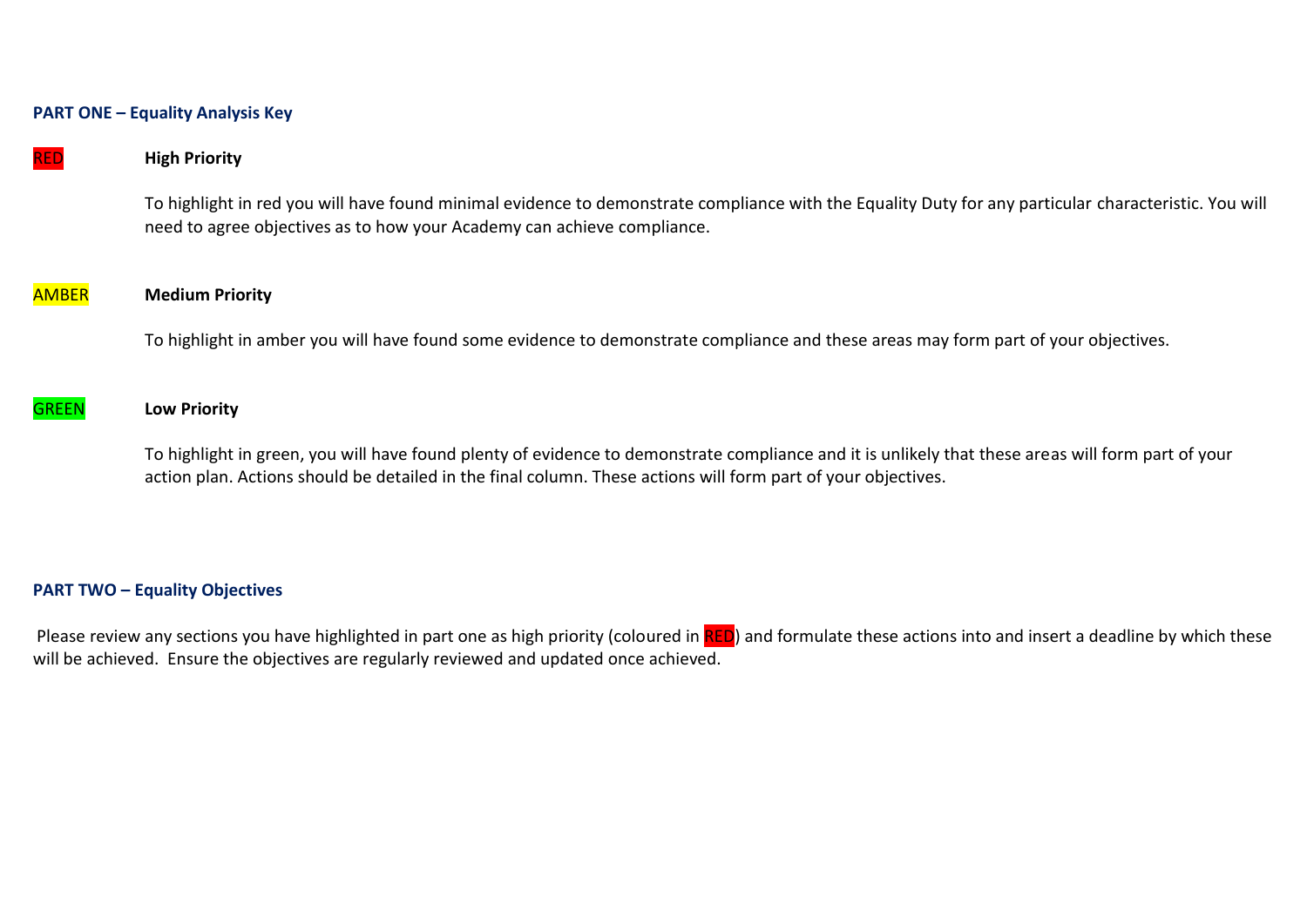# **PART ONE – Equality Analysis**

| <b>Protected</b><br><b>Characteristic</b> | <b>Group</b> | What evidence do we hold that we<br>eliminate unlawful discrimination,                                                                                                                                                                                                                                                                                                                                                                                                                                                                                                                                                                        | What evidence do we hold that<br>we advance equality of                                                                                                  | What evidence do we hold that<br>we foster good relations with                                                                                                                                                                                                                   | What action do we need to<br>take-these will form your                        |
|-------------------------------------------|--------------|-----------------------------------------------------------------------------------------------------------------------------------------------------------------------------------------------------------------------------------------------------------------------------------------------------------------------------------------------------------------------------------------------------------------------------------------------------------------------------------------------------------------------------------------------------------------------------------------------------------------------------------------------|----------------------------------------------------------------------------------------------------------------------------------------------------------|----------------------------------------------------------------------------------------------------------------------------------------------------------------------------------------------------------------------------------------------------------------------------------|-------------------------------------------------------------------------------|
|                                           |              | harassment and victimisation?                                                                                                                                                                                                                                                                                                                                                                                                                                                                                                                                                                                                                 | opportunity with those who                                                                                                                               | people who share a protected                                                                                                                                                                                                                                                     | objectives (see overleaf)                                                     |
|                                           |              |                                                                                                                                                                                                                                                                                                                                                                                                                                                                                                                                                                                                                                               | share a protected characteristic<br>and those who do not?                                                                                                | characteristic and those who do<br>not?                                                                                                                                                                                                                                          |                                                                               |
| Race                                      | All:         | Equality Guidelines - Equality Act 2010;<br>translation of key documents; Anti-Bullying<br>Policy, SEND policy, prevent strategy and<br>code of conduct.<br><b>Complaints Policy</b><br>Whistle-blowing Policy<br><b>Academy Vision Statement</b><br>Equal Opportunities Statement/Objectives<br>Celebration of core values<br>Data tracking and analysis<br><b>Celebration of Success Awards</b><br>Headteacher's Report<br><b>LGB Minutes</b><br>School activities to promote positive<br>attitude to support protected groups,<br>community activities to celebrate diversity.<br>Principal's Newsletter<br>School web-site, Facebook page | Celebrate diversity through<br>assemblies and curriculum.<br>Extended school activities, Anti-<br>Bullying policy, Student Council<br>and Student Voice. | School activities to promote<br>positive attitude to support<br>people from different ethnic<br>backgrounds, community<br>activities, celebrate diversity,<br>provision of translators. Academy<br>Vision Statement. (Cross<br>curricular projects e.g. Art, Music<br>and Food.) | Assembly program 2022-23<br>in place to increase topics<br>such as diversity. |
|                                           | Staff:       | Equal Opportunities Statement,<br>Recruitment & Selection Policy, Grievance                                                                                                                                                                                                                                                                                                                                                                                                                                                                                                                                                                   | Fair recruitment processes,<br>documents translated on                                                                                                   | Include all staff in activities,<br>culture of academy, teamwork.                                                                                                                                                                                                                | Analysis of staff surveys                                                     |
|                                           |              | Procedure, HR data, record of cases,                                                                                                                                                                                                                                                                                                                                                                                                                                                                                                                                                                                                          | request.                                                                                                                                                 | staff briefings, monitoring of                                                                                                                                                                                                                                                   |                                                                               |
|                                           |              | recruitment monitoring, meetings with line                                                                                                                                                                                                                                                                                                                                                                                                                                                                                                                                                                                                    |                                                                                                                                                          | workforce                                                                                                                                                                                                                                                                        |                                                                               |
|                                           |              | managers, advice sought from HR.                                                                                                                                                                                                                                                                                                                                                                                                                                                                                                                                                                                                              |                                                                                                                                                          | EAP Scheme.                                                                                                                                                                                                                                                                      |                                                                               |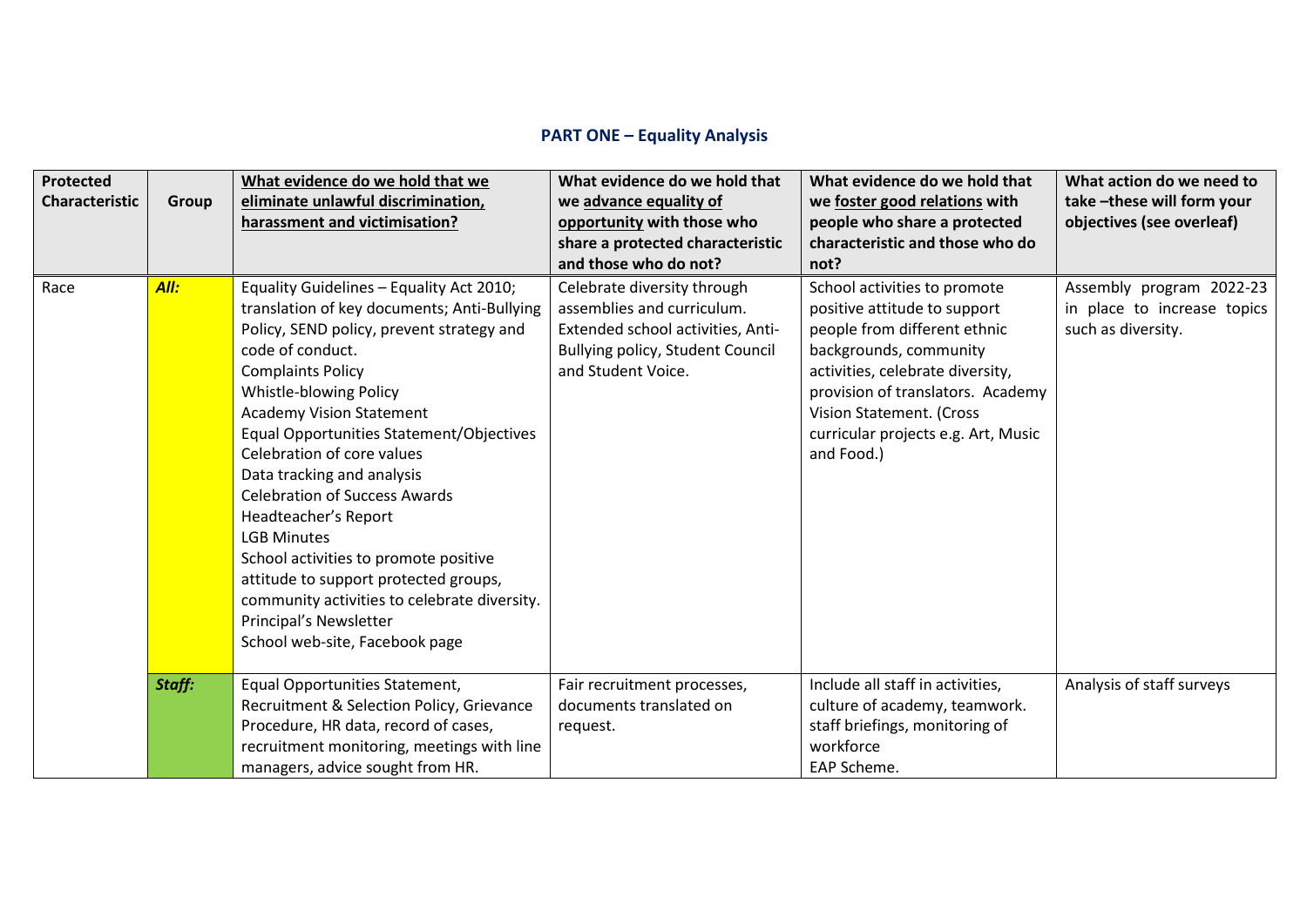| Protected         |                  | What evidence do we hold that we                                                                                                                                                                                                                                                                                       | What evidence do we hold that                                                                                                                                                                                                                                                                                                                                                                                                                                                                                                                                                                                                                                                                                                                         | What evidence do we hold that                                                                                                                                                                                                                                                                                                                                                                                                                                                                                                          | What action do we need to                                                                                                                              |
|-------------------|------------------|------------------------------------------------------------------------------------------------------------------------------------------------------------------------------------------------------------------------------------------------------------------------------------------------------------------------|-------------------------------------------------------------------------------------------------------------------------------------------------------------------------------------------------------------------------------------------------------------------------------------------------------------------------------------------------------------------------------------------------------------------------------------------------------------------------------------------------------------------------------------------------------------------------------------------------------------------------------------------------------------------------------------------------------------------------------------------------------|----------------------------------------------------------------------------------------------------------------------------------------------------------------------------------------------------------------------------------------------------------------------------------------------------------------------------------------------------------------------------------------------------------------------------------------------------------------------------------------------------------------------------------------|--------------------------------------------------------------------------------------------------------------------------------------------------------|
| Characteristic    | Group            | eliminate unlawful discrimination,                                                                                                                                                                                                                                                                                     | we advance equality of                                                                                                                                                                                                                                                                                                                                                                                                                                                                                                                                                                                                                                                                                                                                | we foster good relations with                                                                                                                                                                                                                                                                                                                                                                                                                                                                                                          | take-these will form your                                                                                                                              |
|                   |                  | harassment and victimisation?                                                                                                                                                                                                                                                                                          | opportunity with those who                                                                                                                                                                                                                                                                                                                                                                                                                                                                                                                                                                                                                                                                                                                            | people who share a protected                                                                                                                                                                                                                                                                                                                                                                                                                                                                                                           | objectives (see overleaf)                                                                                                                              |
|                   |                  |                                                                                                                                                                                                                                                                                                                        | share a protected characteristic                                                                                                                                                                                                                                                                                                                                                                                                                                                                                                                                                                                                                                                                                                                      | characteristic and those who do                                                                                                                                                                                                                                                                                                                                                                                                                                                                                                        |                                                                                                                                                        |
|                   |                  |                                                                                                                                                                                                                                                                                                                        | and those who do not?                                                                                                                                                                                                                                                                                                                                                                                                                                                                                                                                                                                                                                                                                                                                 | not?                                                                                                                                                                                                                                                                                                                                                                                                                                                                                                                                   |                                                                                                                                                        |
|                   | <b>Students:</b> | Admissions Policy, identity-based incident<br>forms, Principal's report, Governors<br>minutes, comparable attainment data,<br>SIMS records, analysis of 'micro population<br>groups' as defined by Ofsted.<br><b>Admissions Policy</b><br>Anti-Bullying Policy<br><b>Anti-Radicalisation Policy</b><br>e-Safety Policy | British Values Curriculum, anti-<br>bullying policy, use data to<br>identify groups and implement<br>planned interventions to meet<br>needs, extended school activities<br>to include all groups, EAL<br>support, review exam results to<br>determine actions and<br>interventions, Student mentoring<br>Student Council/Voice. Broad<br>humanities curriculum in KS3/4.<br>Monitoring of incidents - types<br>of bullying, content of graffiti,<br>racial incident records<br>Attendance data and analysis of<br>reasons for school refusal<br>Use data to identify groups and<br>implement planned interventions<br>to meet needs<br>Extended school activities to<br>include all groups<br>Student mentoring.<br><b>School Counselling Service</b> | Monitor types of bullying, content<br>of graffiti (FM), taking seriously<br>reasons for school refusal,<br>rewards assemblies, support<br>national events, culture weeks,<br>displaying student photos,<br>Student Council/Voice.<br><b>Student Surveys</b><br><b>SMSC/RE Curriculum</b><br>Celebration of key festivals and<br>special days, celebration<br>assemblies, support and<br>participation in national events,<br>culture weeks e.g. Black History<br>Month, Holocaust Day.<br><b>Extended school activities</b><br>Display | Anti-bullying week added to<br>calendar - assemblies and<br>tutor time.<br>Raise awareness towards<br>anti-bullying - discussion in<br>School Council. |
|                   |                  |                                                                                                                                                                                                                                                                                                                        | Student Council/Voice.                                                                                                                                                                                                                                                                                                                                                                                                                                                                                                                                                                                                                                                                                                                                |                                                                                                                                                                                                                                                                                                                                                                                                                                                                                                                                        |                                                                                                                                                        |
| <b>Disability</b> | All:             | Equality Guidelines, Anti-Bullying Policy.<br>EHC plans, adjustments to building<br>structures/access to lifts when required.<br><b>Equality Policy</b><br><b>Accessibility Policy</b><br><b>Health and Safety Policy</b><br><b>Complaints Policy</b><br>Whistle-blowing Policy                                        | Accessibility Policy, Equal<br>Opportunities statement; DDA,<br>lift passes when required,<br>compliance - reasonable<br>adjustments made.<br><b>Academy Vision Statement</b><br>Equalities statement/objectives<br>Celebration of core values                                                                                                                                                                                                                                                                                                                                                                                                                                                                                                        | Forums and newsletters.<br>Communication records with<br>parents of children with<br>disabilities and provision for staff<br>under DDA; Academy core values<br>and mission statement.                                                                                                                                                                                                                                                                                                                                                  | Improve communication -<br>add key information in a<br>timeous manner.                                                                                 |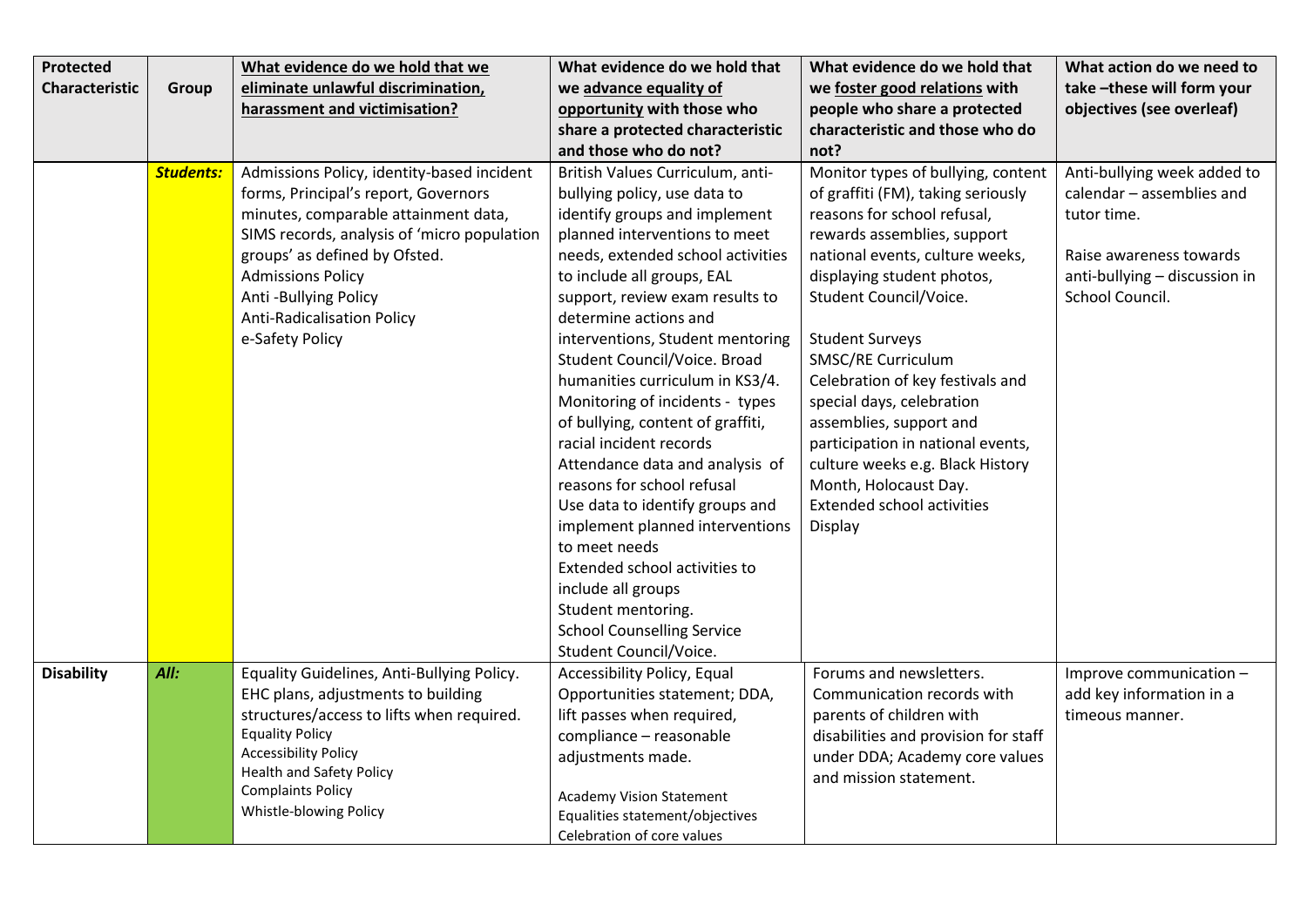| Protected                     |                  | What evidence do we hold that we                                                                                                                                                                                                                                 | What evidence do we hold that                                                                                                                                                         | What evidence do we hold that                                                                                                                                                                                                | What action do we need to                                                                                                         |
|-------------------------------|------------------|------------------------------------------------------------------------------------------------------------------------------------------------------------------------------------------------------------------------------------------------------------------|---------------------------------------------------------------------------------------------------------------------------------------------------------------------------------------|------------------------------------------------------------------------------------------------------------------------------------------------------------------------------------------------------------------------------|-----------------------------------------------------------------------------------------------------------------------------------|
| Characteristic                | Group            | eliminate unlawful discrimination,                                                                                                                                                                                                                               | we advance equality of                                                                                                                                                                | we foster good relations with                                                                                                                                                                                                | take-these will form your                                                                                                         |
|                               |                  | harassment and victimisation?                                                                                                                                                                                                                                    | opportunity with those who                                                                                                                                                            | people who share a protected                                                                                                                                                                                                 | objectives (see overleaf)                                                                                                         |
|                               |                  |                                                                                                                                                                                                                                                                  | share a protected characteristic                                                                                                                                                      | characteristic and those who do                                                                                                                                                                                              |                                                                                                                                   |
|                               |                  |                                                                                                                                                                                                                                                                  | and those who do not?                                                                                                                                                                 | not?                                                                                                                                                                                                                         |                                                                                                                                   |
|                               |                  |                                                                                                                                                                                                                                                                  | DDA compliance<br>Communications record with parents<br>of children with disabilities and<br>provision for staff and students under                                                   |                                                                                                                                                                                                                              |                                                                                                                                   |
|                               |                  |                                                                                                                                                                                                                                                                  | <b>DDA</b>                                                                                                                                                                            |                                                                                                                                                                                                                              |                                                                                                                                   |
|                               |                  |                                                                                                                                                                                                                                                                  | Data tracking and analysis                                                                                                                                                            |                                                                                                                                                                                                                              |                                                                                                                                   |
|                               |                  |                                                                                                                                                                                                                                                                  | <b>Celebration of Success Awards</b>                                                                                                                                                  |                                                                                                                                                                                                                              |                                                                                                                                   |
|                               |                  |                                                                                                                                                                                                                                                                  | Headteacher's Report                                                                                                                                                                  |                                                                                                                                                                                                                              |                                                                                                                                   |
|                               |                  |                                                                                                                                                                                                                                                                  | <b>LGB Minutes</b>                                                                                                                                                                    |                                                                                                                                                                                                                              |                                                                                                                                   |
| <b>Disability</b><br>(Cont'd) | <b>Staff:</b>    | Equal Opportunities Statement,<br>recruitment & selection policy, grievance                                                                                                                                                                                      | CPD access, dialogue with unions<br>and other forums, staff welfare                                                                                                                   | Fair and transparent HR<br>processes, 'Confidential Care'                                                                                                                                                                    | Discuss with HR-<br>confidential care leaflets.                                                                                   |
|                               |                  | procedure, HR data, recruitment and                                                                                                                                                                                                                              | committee, EAP scheme, staff                                                                                                                                                          | leaflets circulated to all staff;                                                                                                                                                                                            | Increase awareness of                                                                                                             |
|                               |                  | promotion data, support plans and info on                                                                                                                                                                                                                        | survey, staff counselling (phone                                                                                                                                                      | Occupational health screening,                                                                                                                                                                                               | outside support agencies.                                                                                                         |
|                               |                  | phased returns, data on staff registered                                                                                                                                                                                                                         | access), fair recruitment                                                                                                                                                             | reasonable adjustments made,                                                                                                                                                                                                 |                                                                                                                                   |
|                               |                  | disabled.                                                                                                                                                                                                                                                        | procedures, stress risk<br>assessment.                                                                                                                                                | staff briefings.                                                                                                                                                                                                             |                                                                                                                                   |
|                               | <b>Students:</b> | SEN Policy, SEN achievement data, data on<br>disabilities and adjustments made,<br>evidence of exam access, interviews with<br>parents, DDA compliance, student support<br>from academy, Disability & Access Policy,<br>SEN/EHCP, Admissions Policy, analysis of | Assemblies, humanities<br>curriculum, parents' forums and<br>workshops, discussions on<br>tolerance, student council/voice.<br>TA support as required for<br>students with EHC plans. | Supporting students with<br>disabilities, staff advised via care<br>plans, strategies in place,<br>student council/voice.<br>Provision maps. ECP and TA<br>provisions/intervention.                                          | Add to transition policy as<br>well as updating admission<br>policy.<br>Share good practice with UL<br>SENCO to improve provision |
|                               |                  | 'micro population groups' as defined by<br>Ofsted.                                                                                                                                                                                                               |                                                                                                                                                                                       | <b>Student Surveys</b><br><b>SMSC Curriculum</b><br>Access to 'safe haven' at social times<br>Extended school activities<br>Display<br>Participation in external<br>events/challenges<br><b>Engagement with Young Carers</b> | maps.                                                                                                                             |
| Sex                           | All:             | Academy core values, quality guidelines,<br>anti-bullying policy.                                                                                                                                                                                                | <b>Equality Guidelines, accessibility</b><br>policy, assemblies - celebrating<br>diversity                                                                                            | HR policies and procedures.<br>School activities to promote<br>positive attitude to support<br>protected groups, community                                                                                                   | Raise awareness through<br>assemblies, tutor time and<br>student council.                                                         |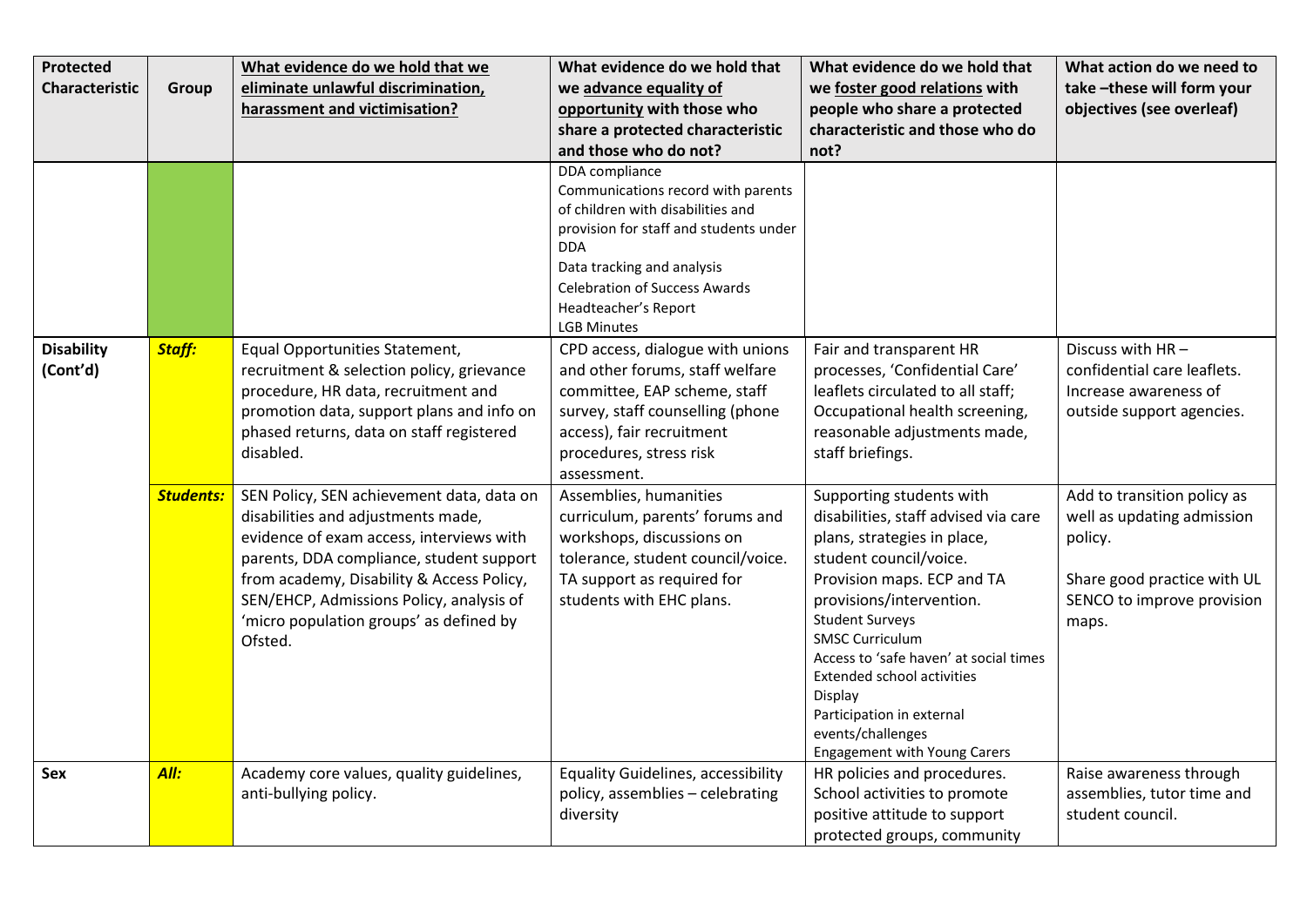| Protected      |                  | What evidence do we hold that we            | What evidence do we hold that                                     | What evidence do we hold that      | What action do we need to   |
|----------------|------------------|---------------------------------------------|-------------------------------------------------------------------|------------------------------------|-----------------------------|
| Characteristic | Group            | eliminate unlawful discrimination,          | we advance equality of                                            | we foster good relations with      | take-these will form your   |
|                |                  | harassment and victimisation?               | opportunity with those who                                        | people who share a protected       | objectives (see overleaf)   |
|                |                  |                                             | share a protected characteristic                                  | characteristic and those who do    |                             |
|                |                  |                                             | and those who do not?                                             | not?                               |                             |
|                |                  |                                             |                                                                   | activities, celebrate diversity in |                             |
|                |                  |                                             |                                                                   | assemblies.                        |                             |
|                | Staff:           | Equal opportunities statement,              | CPD access, EAP scheme, staff                                     | Fair and transparent processes,    |                             |
|                |                  | recruitment and selection policy, grievance | survey.                                                           | training availability and          |                             |
|                |                  | procedure, HR data, tribunals, line         |                                                                   | attendance, staff briefings,       |                             |
|                |                  | management meetings. equal pay claims,      |                                                                   | Occupational health screening,     |                             |
|                |                  | cases of whistleblowing, recruitment and    |                                                                   | EAP scheme.                        |                             |
|                |                  | promotion data.                             |                                                                   |                                    |                             |
|                | <b>Students:</b> | Admissions policy, pupil results, evidence  | Inclusion, curriculum, assemblies,                                | Curriculum, training availability  | Principal assemblies around |
|                |                  | of improvement, pupil data, incident        | behaviour policy.                                                 | and attendance, assemblies,        | respect and tackling        |
|                |                  | forms, Governors minutes, SIMS, Student     | Monitoring of incidents - types of                                | Student Council/Voice.             | misogyny.                   |
|                |                  | council, tutor time, analysis of 'micro     | bullying, content of graffiti, incident                           | Academy core values.               |                             |
|                |                  | population groups' as defined by Ofsted.    | records                                                           |                                    | CEASE workshops with        |
|                |                  |                                             | Attendance data and analysis of                                   |                                    | Remedi targeting students   |
|                |                  |                                             | reasons for school refusal                                        |                                    | who may be vulnerable to    |
|                |                  |                                             | Use data to monitor gender                                        |                                    | committing or receiving     |
|                |                  |                                             | inequalities and implement planned<br>interventions to meet needs |                                    | harmful sexual behaviours.  |
|                |                  |                                             | Extended school activities to include                             |                                    |                             |
|                |                  |                                             | all groups                                                        |                                    |                             |
|                |                  |                                             | Student mentoring                                                 |                                    |                             |
|                |                  |                                             | <b>School Counselling Service</b>                                 |                                    |                             |
|                |                  |                                             | Student Council/Voice.                                            |                                    |                             |
|                |                  |                                             |                                                                   |                                    |                             |
| Gender         | All:             | Examples of supporting transition, equality | Accessibility policy. Easy access to                              | Awareness of nationally            | Continue to raise awareness |
| Reassignment   |                  | guidelines, monitoring forms and surveys,   | informed, relevant advice,                                        | recognised support groups who      | within assembly and tutor   |
|                |                  | Anti-Bullying Policy.                       | newsletters, tutor time activities.                               | provide info eg. GIRES and         | time. Increase awareness    |
|                |                  |                                             |                                                                   | MERMAIDS. Forums and               | through signage around the  |
|                |                  |                                             |                                                                   | newsletters, EAP scheme, school    | Academy.                    |
|                |                  |                                             |                                                                   | counselling service, Academy       |                             |
|                |                  |                                             |                                                                   | vision statement.                  |                             |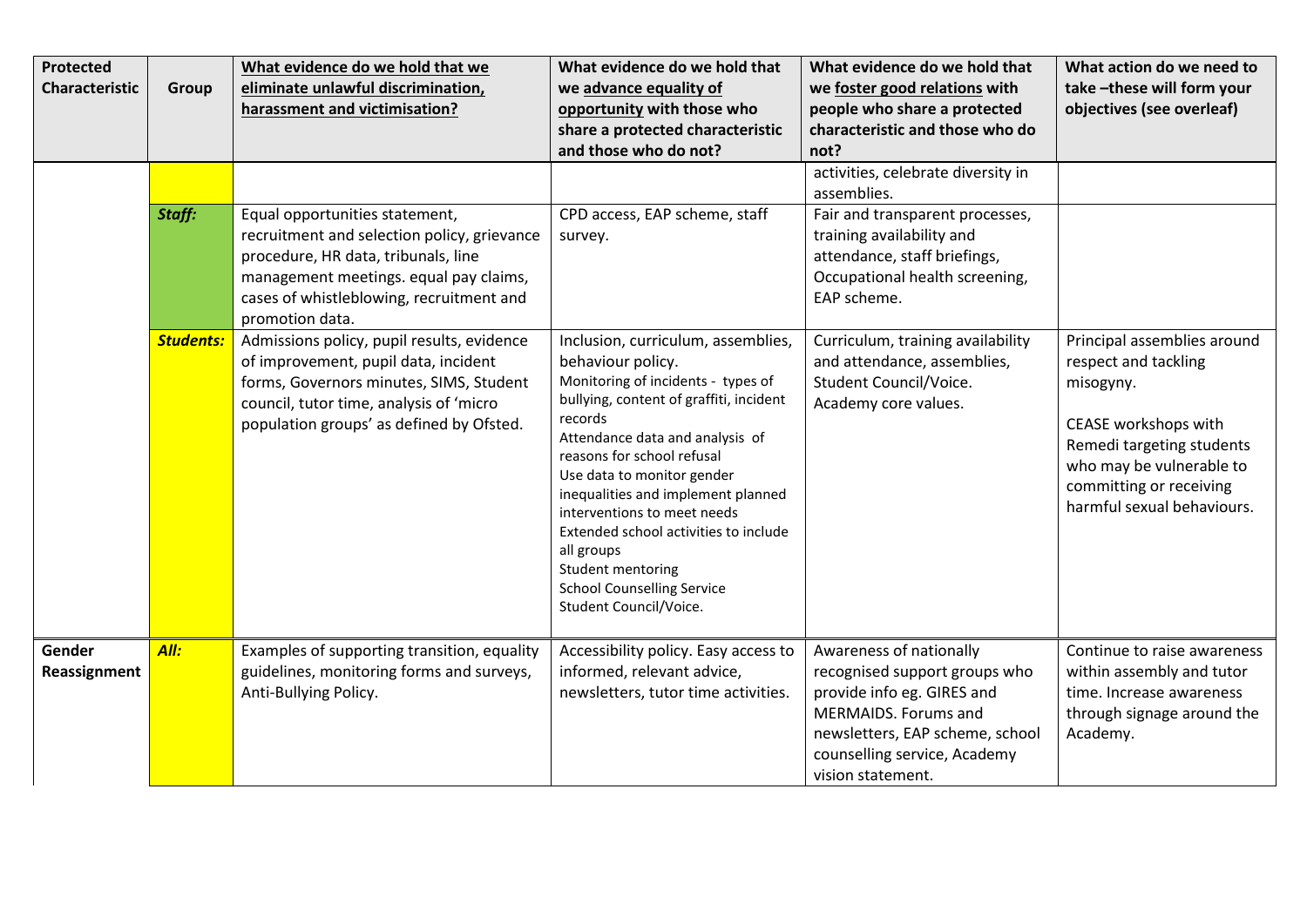| <b>Protected</b>      |                  | What evidence do we hold that we                               | What evidence do we hold that                                 | What evidence do we hold that      | What action do we need to      |
|-----------------------|------------------|----------------------------------------------------------------|---------------------------------------------------------------|------------------------------------|--------------------------------|
| <b>Characteristic</b> | Group            | eliminate unlawful discrimination,                             | we advance equality of                                        | we foster good relations with      | take-these will form your      |
|                       |                  | harassment and victimisation?                                  | opportunity with those who                                    | people who share a protected       | objectives (see overleaf)      |
|                       |                  |                                                                | share a protected characteristic                              | characteristic and those who do    |                                |
|                       |                  |                                                                | and those who do not?                                         | not?                               |                                |
|                       | <b>Staff:</b>    | Equal opportunities statement,                                 | Any transgender colleagues to be                              | Include any transgendered staff    | Currently no transgender       |
|                       |                  | recruitment and selection policy, grievance                    | included in policy development.                               | at local level policy development, | staff - monitor.               |
|                       |                  | procedure, recruitment and promotion                           | Staff training, clear recruitment                             | EAP scheme, staff briefings.       |                                |
|                       |                  | data for transgender, policy/guidance for<br>staff transition. | processes, EAP scheme.                                        |                                    |                                |
|                       | <b>Students:</b> | Achievement data on gender dysphoric                           | Anti-bullying to include                                      | Monitor type of bullying, content  | Achievement data on            |
|                       |                  | students, recording all equalities incidents,                  | specifically transgender. PSHE                                | of graffiti, taking seriously the  | transgender students.          |
|                       |                  | guidance on pupil transition, incident                         | item on transgender, School                                   | reasons for school refusal and     | Undertake analysis on          |
|                       |                  | reports, Governors minutes, Principal's                        | support service, Student                                      | being bullied if gender related,   | 'micro population groups       |
|                       |                  | report, comparable attainment data, SIMS,                      | Council/Voice.                                                | assemblies to promote ethos and    | (transgender) for'.            |
|                       |                  | Admissions Policy, analysis of 'micro                          |                                                               | diversity, school counselling      | Increase awareness through     |
|                       |                  | population groups' as defined by Ofsted.                       |                                                               | service, student council/voice.    | assemblies. Explore the        |
|                       |                  |                                                                |                                                               | Support for individual students    | possibility for guest speakers |
|                       |                  |                                                                |                                                               |                                    | in assemblies/focus groups.    |
| Pregnancy &           | All:             | Equality guidelines.                                           | Compliance with guidelines and                                | Ongoing communication and          | Ongoing evaluation of UL       |
| <b>Maternity</b>      |                  |                                                                | policies, accessibility policy.                               | support, Academy vision            | policies                       |
|                       |                  |                                                                |                                                               | statement and core values          |                                |
|                       | Staff:           | Equal opportunities statement,                                 | Compliance with legislation,                                  | Celebration of pregnancies and     |                                |
|                       |                  | recruitment and selection policy,                              | maternity entitlements, Flexible                              | births, KIT days, invitations to   |                                |
|                       |                  | recruitment and promotion data, rate of                        | Working Requests / adjustments                                | Academy events, paternity leave    |                                |
|                       |                  | return post maternity leave, HR policies                       | made, facilities made available to                            | granted, staff briefings.          |                                |
|                       |                  | and procedures, adoption policy, grievance                     | allow for expressing milk. Risk<br>assessments completed when |                                    |                                |
|                       |                  | procedure, tribunals.                                          | required.                                                     |                                    |                                |
|                       | <b>Students:</b> | Exclusions Policy, SEN Policy, data                            | Adjustments to support learning,                              | Support network from pastoral      |                                |
|                       |                  | available, safeguarding team minutes,                          | liaison with other agencies,                                  | team, student encouraged to        |                                |
|                       |                  | student care plans, tutor time/PHSE,                           | including HHTS provision, exams,                              | maintain links with school during  |                                |
|                       |                  | adjustment to timetables.                                      | flexibility over curriculum,                                  | absence and kept informed of       |                                |
|                       |                  |                                                                | Student Council/Voice.                                        | student activities, ongoing        |                                |
|                       |                  |                                                                |                                                               | communication and support,         |                                |
|                       |                  |                                                                |                                                               | curriculum, liaison with parents,  |                                |
|                       |                  |                                                                |                                                               | assemblies.                        |                                |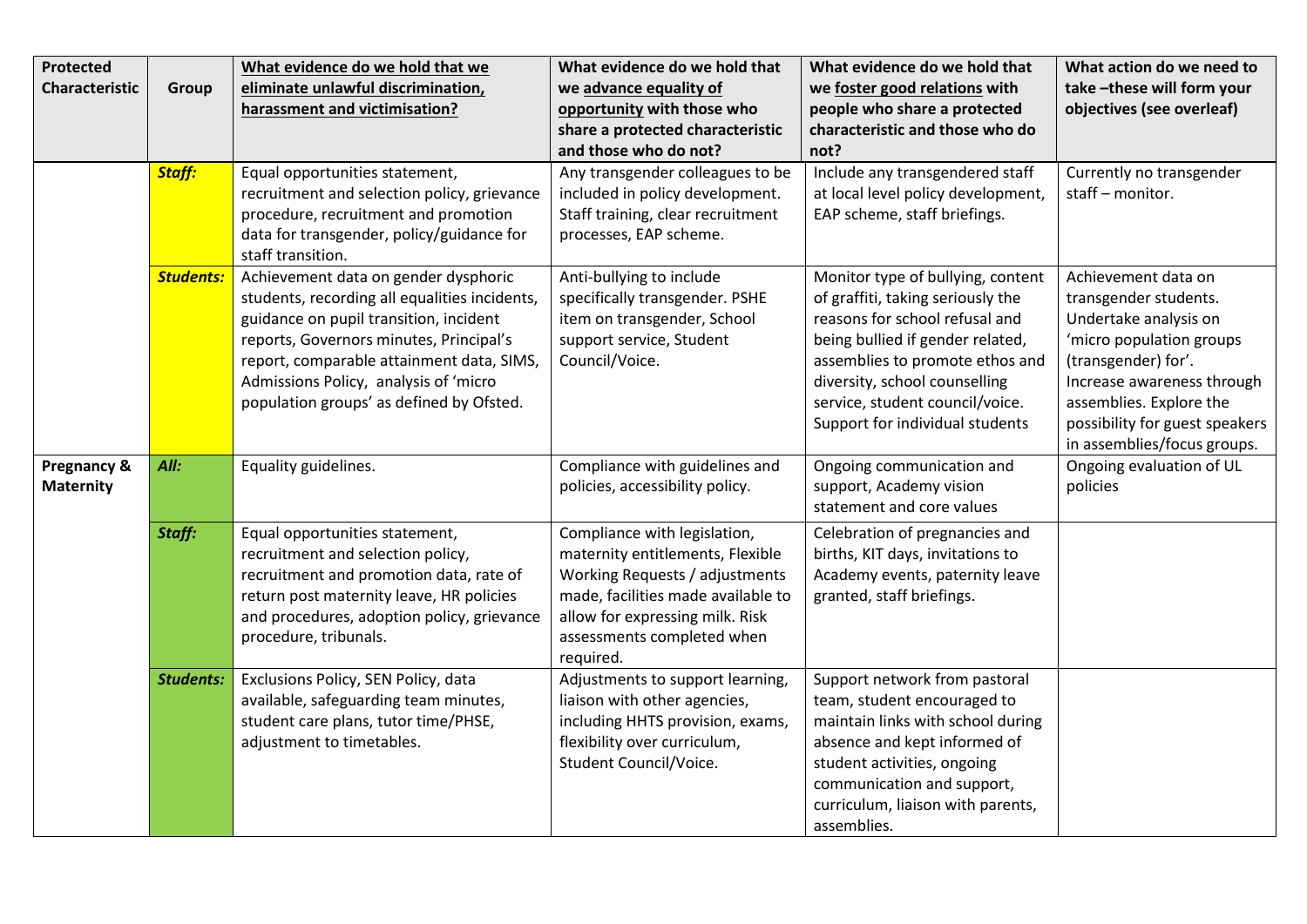| <b>Protected</b>      |                  | What evidence do we hold that we            | What evidence do we hold that      | What evidence do we hold that       | What action do we need to      |
|-----------------------|------------------|---------------------------------------------|------------------------------------|-------------------------------------|--------------------------------|
| <b>Characteristic</b> | Group            | eliminate unlawful discrimination,          | we advance equality of             | we foster good relations with       | take-these will form your      |
|                       |                  | harassment and victimisation?               | opportunity with those who         | people who share a protected        | objectives (see overleaf)      |
|                       |                  |                                             | share a protected characteristic   | characteristic and those who do     |                                |
|                       |                  |                                             | and those who do not?              | not?                                |                                |
| Age                   | All:             | Equality guidelines, Anti-Bullying Policy,  | Compliance with guidelines, staff  | Academy vision statement and        |                                |
|                       |                  | Harassment and Bullying policy.             | survey.                            | core values.                        |                                |
|                       | Staff:           | Equal opportunities statement,              | Compliance with legislation.       | All events inclusive, CPD inclusive |                                |
|                       |                  | recruitment and selection policy, grievance | Academy data dashboard - staff     | of all age ranges, community        |                                |
|                       |                  | procedure, recruitment and promotion        | profile.                           | volunteers, guest speakers,         |                                |
|                       |                  | data, age profile of staff, HR              |                                    | INSET, staff survey.                |                                |
|                       |                  | policies/procedures and guidance, CPD       |                                    |                                     |                                |
|                       |                  | availability and attendance.                |                                    |                                     |                                |
|                       | <b>Students:</b> | Tutor time, age-related curriculum.         | Student Council/Voice.             | All events inclusive, schoolwork    | Community work to raise        |
|                       |                  |                                             |                                    | experience, community               | awareness of elderly/aging     |
|                       |                  |                                             |                                    | volunteers, curriculum              | people in Carlisle - link to   |
|                       |                  |                                             |                                    | progression, guest speakers,        | Honours.                       |
|                       |                  |                                             |                                    | assemblies, Student                 |                                |
|                       |                  |                                             |                                    | Council/Voice.                      |                                |
| <b>Religion and</b>   | All:             | Equality Guidelines, anti-bullying policy,  | Accessibility policy, time off for | Community involvement,              | Identify more opportunities    |
| <b>Belief</b>         |                  | awards for cultural diversity.              | religious observation.             | assembly rota.                      | to positively promote          |
|                       |                  |                                             |                                    |                                     | religious diversity, festivals |
|                       |                  |                                             |                                    |                                     | and events. Assembly rota      |
|                       |                  |                                             |                                    |                                     | incorporates major religious   |
|                       |                  |                                             |                                    |                                     | diversity. Celebrations        |
|                       |                  |                                             |                                    |                                     | include RE Teacher             |
|                       |                  |                                             |                                    |                                     | assemblies.                    |
|                       | Staff:           | Equal Opportunities Statement,              | Fair recruitment processes,        | Assemblies, awareness and           | School's calendar adapted to   |
|                       |                  | Recruitment & Selection Policy, Grievance   | documents translated, fair         | community involvement, NISCU        | meet the needs of majority     |
|                       |                  | Procedure, recruitment and promotion        | recruitment processes.             | work with Y7 students, time off     | religious group (if            |
|                       |                  | data, meetings with line managers.          |                                    | for religious observation, staff    | appropriate).                  |
|                       |                  |                                             |                                    | briefings, Academy Vision           |                                |
|                       |                  |                                             |                                    | Statement.                          |                                |
| <b>Religion &amp;</b> | <b>Students:</b> | Group equal opportunities student           | RE curriculum, use data to         | Students provided with time and     | School calendar adapted to     |
| <b>Belief</b>         |                  | statement, admissions policy, tutor time.   | identify groups and implement      | space to observe, assemblies,       | meet the needs of majority     |
| (Cont'd)              |                  |                                             | interventions, extended school     | community involvement,              | religious group.               |
|                       |                  |                                             |                                    | time off for religious observation, | Opportunities for              |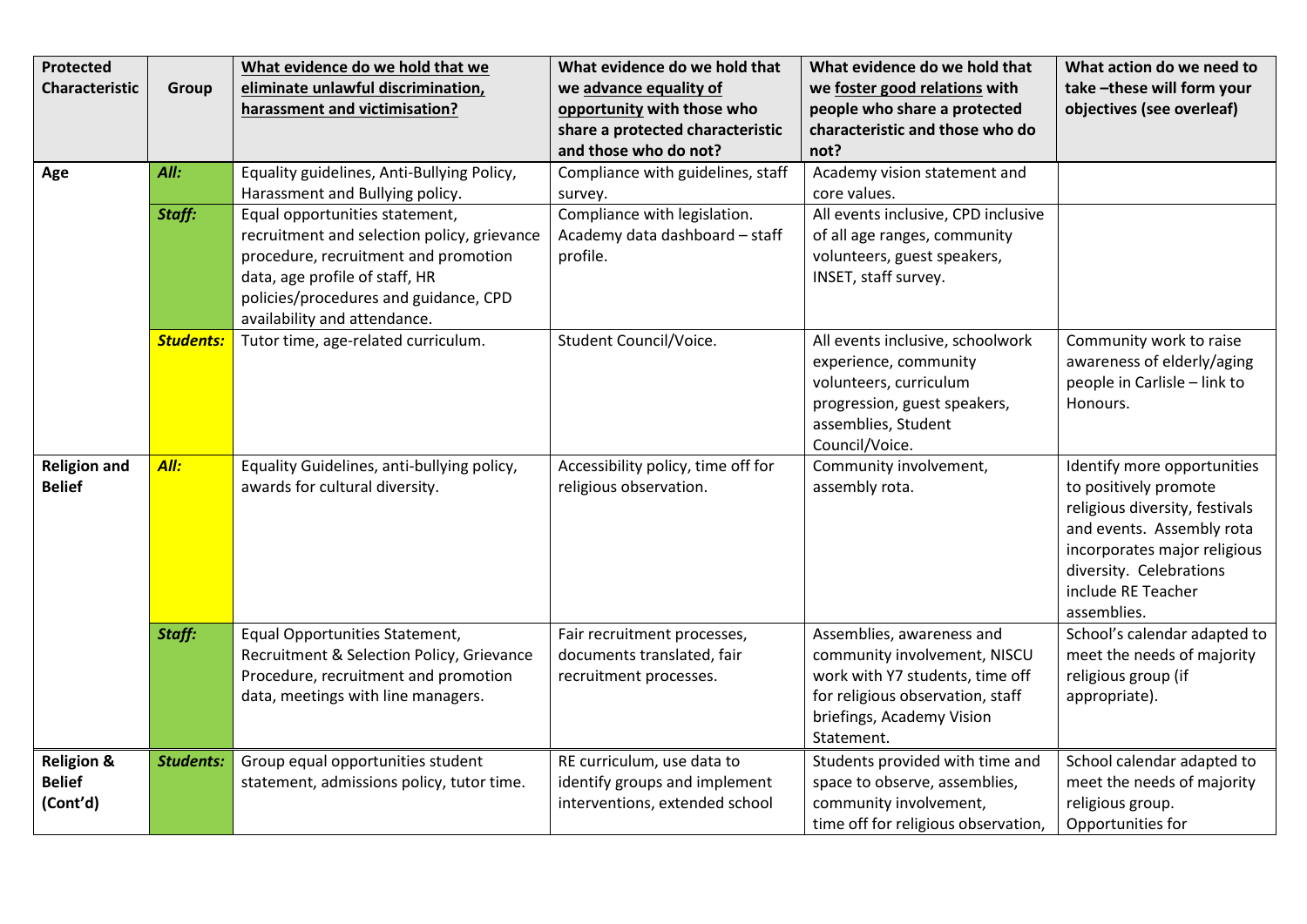| <b>Protected</b><br><b>Characteristic</b> | Group            | What evidence do we hold that we<br>eliminate unlawful discrimination,<br>harassment and victimisation?                                                                                                                                                                | What evidence do we hold that<br>we advance equality of<br>opportunity with those who<br>share a protected characteristic | What evidence do we hold that<br>we foster good relations with<br>people who share a protected<br>characteristic and those who do                                   | What action do we need to<br>take-these will form your<br>objectives (see overleaf) |
|-------------------------------------------|------------------|------------------------------------------------------------------------------------------------------------------------------------------------------------------------------------------------------------------------------------------------------------------------|---------------------------------------------------------------------------------------------------------------------------|---------------------------------------------------------------------------------------------------------------------------------------------------------------------|-------------------------------------------------------------------------------------|
|                                           |                  |                                                                                                                                                                                                                                                                        | and those who do not?                                                                                                     | not?                                                                                                                                                                |                                                                                     |
|                                           |                  |                                                                                                                                                                                                                                                                        | activities for all, Student<br>Council/Voice.                                                                             | Student Council/Voice,                                                                                                                                              | prayer/reflection in<br>designated space (monitor).                                 |
| <b>Sexual</b><br><b>Orientation</b>       | All:             | Equality Guidelines, Anti-Bullying Policy.                                                                                                                                                                                                                             | Accessibility Policy.                                                                                                     | Academy core values, briefings.                                                                                                                                     |                                                                                     |
|                                           | Staff:           | Equal Opportunities Statement,<br>Recruitment & Selection Policy, Grievance<br>Procedure, HR data, line management<br>meetings, recruitment data, grievance<br>outcomes.                                                                                               | Fair recruitment processes,<br>engage staff in policy<br>development, EAP scheme.                                         | Staff briefings, EAP scheme,<br>assemblies.                                                                                                                         |                                                                                     |
|                                           | <b>Students:</b> | Admissions Policy, Tutor time, identity-<br>based incident forms, Governors minutes,<br>comparable attainment data, SIMS, pupil<br>population data, pupil exclusion for<br>discriminatory behaviour, analysis of<br>'micro population groups' as defined by<br>Ofsted. | PSHE curriculum, data to identify<br>and implement interventions,<br>Student Council/Voice.                               | Teamwork. Any needs identified<br>and strategies put in place to<br>support students, assemblies/<br>guest speakers, student<br>Council/Voice.<br><b>LGBT Group</b> | Increase tutor time themes<br>to incorporate this in<br>assemblies.                 |